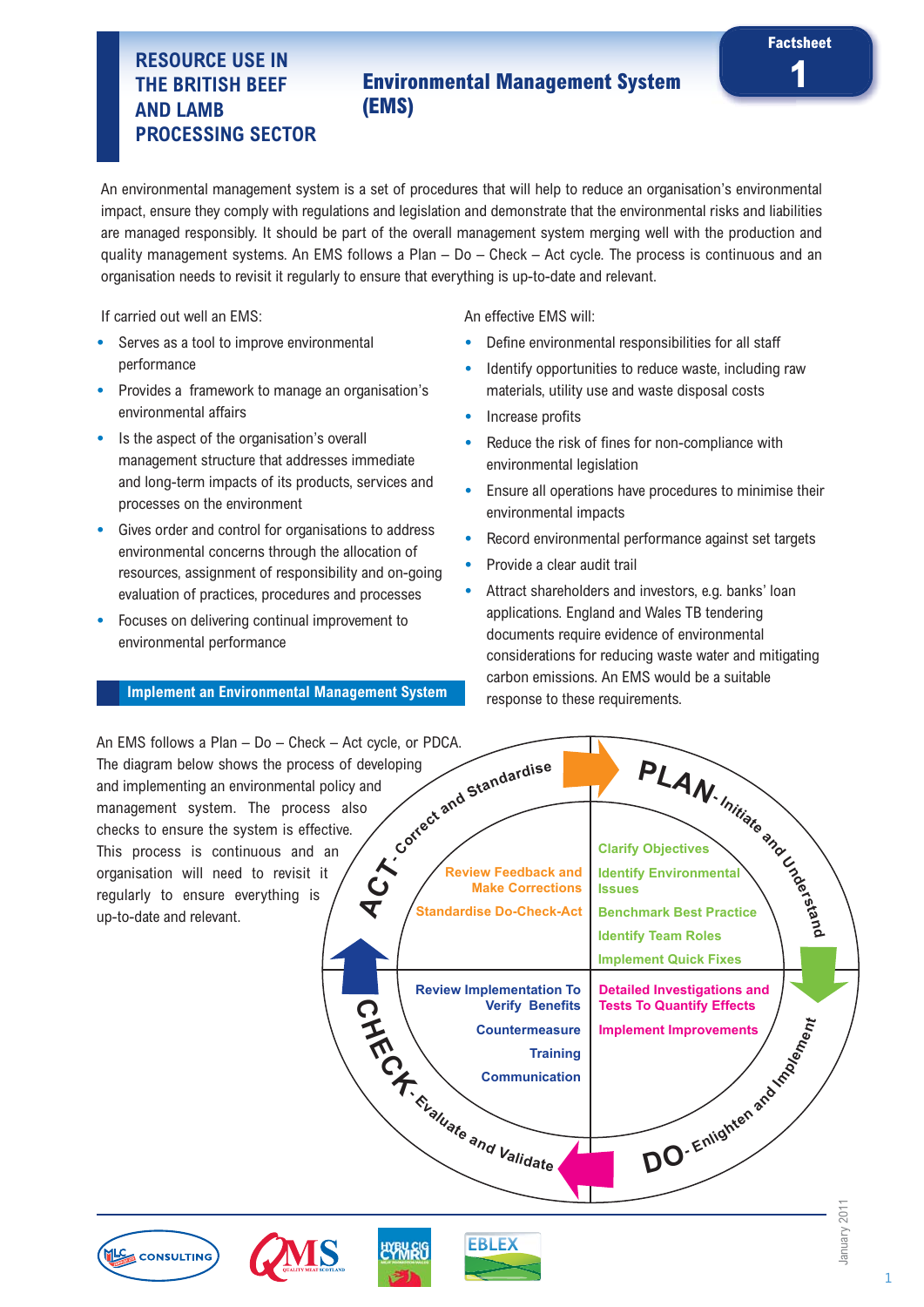

## **PLAN – Initiate and understand**

### **Clarify Objectives**

- **•** Develop environmental strategy and policy
- **•** Gain support from the top (ideally board members)
- **•** Enlist and get commitment from all tiers of management
- **•** Set the organisation's objectives; detail company benefits in terms of the effects to customers, shareholders, management, employees and the wider community

### **Identify environmental issues**

- **•** Measure resource usage and discharge.Aim to account for at least 90% of all resources used
	- **–** Energy use (gas, oil, electricity, renewables)
	- **–** Water and effluent breakdown
	- **–** Smells and atmospheric emissions
- **•** Collate all barriers to implementation and improvement, e.g. lack of personal experience, culture
- **•** Identify the areas/processes that use the most energy, water, create the worst effluent or cause the most community complaints. Think Pareto\*

### **Benchmark best practice**

- **•** How do you compare with others? Use information from similar companies in your group and use information from this study to make suitable comparisons
- **•** Use historical data to see if usage varies during certain times of the year or is dependent on production

### **Identify team roles**

- **•** Appoint a manager to lead and coordinate the establishment of the new Environmental Management System
- **•** Enlist individuals who will be responsible for specific areas of the plan
- **•** Most of the senior management team should be included as all will need to be thinking of environmental improvements within their day-to-day roles. E.g. purchasing manager is not only responsible for buying electricity but also cleaning chemicals/machinery/refrigeration which may reduce the amount of water or energy needed to operate over the life cycle. This would also need the operations, engineering and technical managers involvement

### **Implement quick fixes**

- **•** Execute low cost /no cost actions immediately to bring some quick visual benefits
- **•** This will gain buy in from the top to the bottom as people will see activity and improvements
- **•** Ensure that these quick fixes are maintained and become a platform for further activities
- A Pareto or the 80/20 rule states that in many cases approximately 80% of the effects come from 20% of the causes. Two examples are listed below:
	- 1 80% of your energy is used by only a few areas (refrigeration and boiler system)
	- 2 80% of your water is used during the cleaning of the factory after production, the gut room and lorry wash

Therefore out of all the areas that use a specific resource you can account for most of the usage by monitoring a small number of areas.





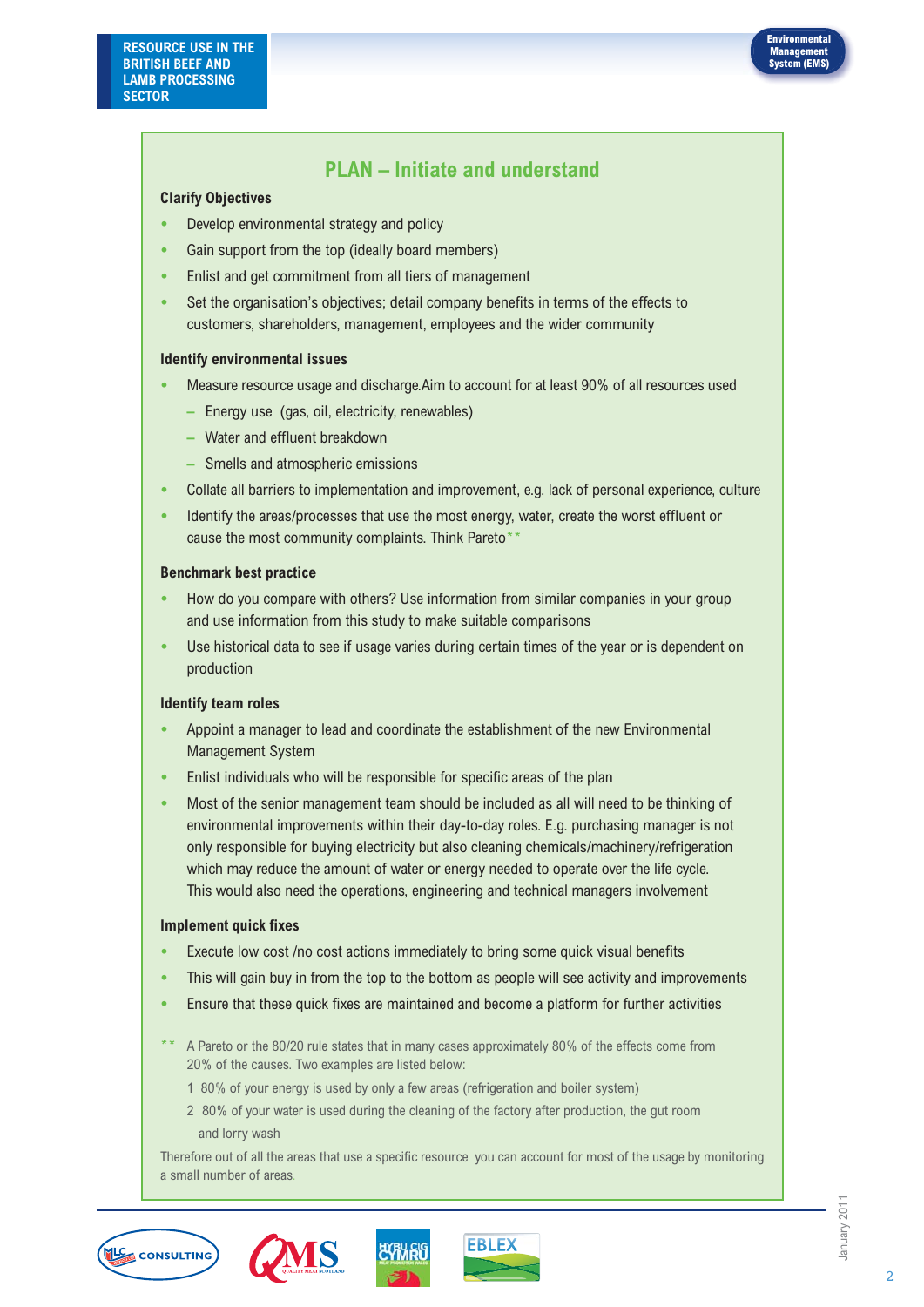

## **DO – Enlighten and Implement**

**•** Keep all stakeholders up to speed with progress. All levels of the organisation should be involved from the most senior managers to the line operators. The process needs to be owned by those involved

### **Detailed investigations and tests to quantify effects**

- **•** Breakdown the top level issues to identify the biggest opportunities
- **•** Arrange ways to collect information either manually or install localised sub-meters to record usages in different departments, especially the high water and electricity users. These meters can be connected remotely to data loggers and via the internet to a computer. This allows matching of production and cleaning shifts to usage
- **•** Detail action plans to prioritise improvement activity with SMART objectives (Strategic, Measurable, Achievable, Relevant and Time bound), agreeing and naming managers responsible for implementation
- **•** Check the data is correct
- **•** Check that the area is operating as it should and re-measure
- **•** Start by understanding and categorising causes of environmental issues such as poor design, machine breakdowns, air and water leaks, human error, poor training, bad management etc
- **•** Use an ease and effect matrix to help prioritise improvement activities (see example opposite)
- **•** Develop targets and objectives in the form of key performance indicators (KPIs) as part of EMS. These should be communicated throughout the factory, as it is the whole workforce that needs to act to meet these objectives and targets

#### **EASE AND EFFECT MATRIX EASE** Of implementation Very Easy Moderate Very difficult putcome **High Priority** Very effective desired EFFECT Medium Low Priority Some Priority effect ing Avoid For Little or δ no effect Use to prioritise potential improvements actions

Place the actions in the matrix and then use to prioritise.

### **Implement Improvements**

- **•** Prioritise activity into short, medium and long-term activity
- **•** Try different options and implement improvements and measure effects
	- **–** Returning equipment to original specification as per manufacturer's instructions
	- **–** Maintenance
	- **–** Trial changes to certain levels (temperature, flow rates etc) and measure effects
- **•** Review training manuals and instructions to employees, fit signs and encourage employees to report issues. Act on these reports to yield some quick benefits
- **•** Some machines may be in need of repair or just incorrectly set. When not set at their optimum, more energy and water can be required. Hand washes are a prevalent example, if, for example, they are set at a high pressure and the delay switch-off is 5 to 10 seconds, hot water needlessly goes down the drain
- **•** It may not be possible to reduce the amount of energy or water used without spending significant amounts of money. However, these opportunities should be captured and taken into account when that equipment needs replacing